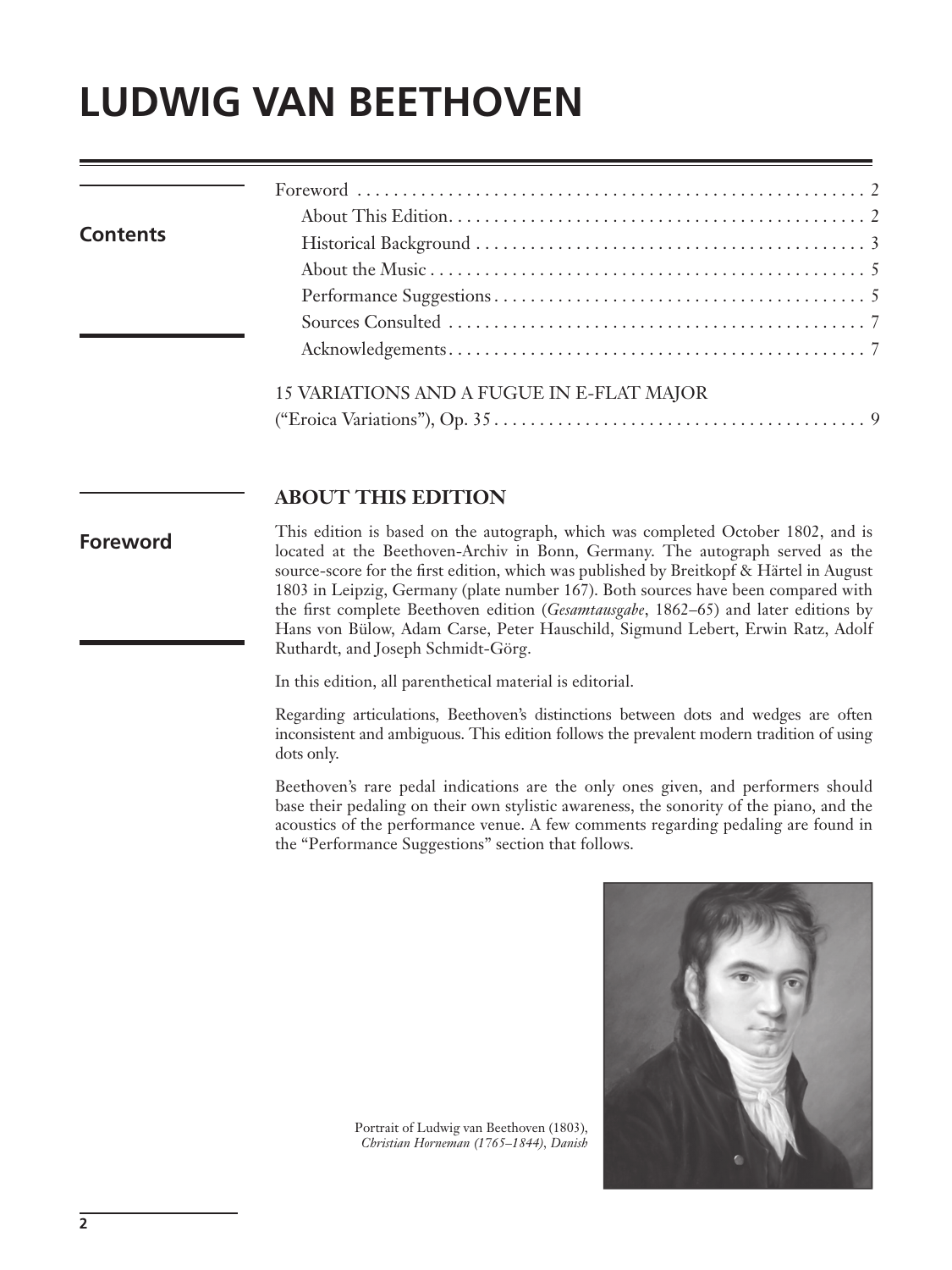## **15 Variations and a Fugue in E-flat Major** ("Eroica Variations")



- **a** The lowest key on Beethoven's piano was F, but it is musically justifiable to play E-flat octaves in both endings of the theme.
- **b**) There is no staccato in this measure in the autograph and the first edition.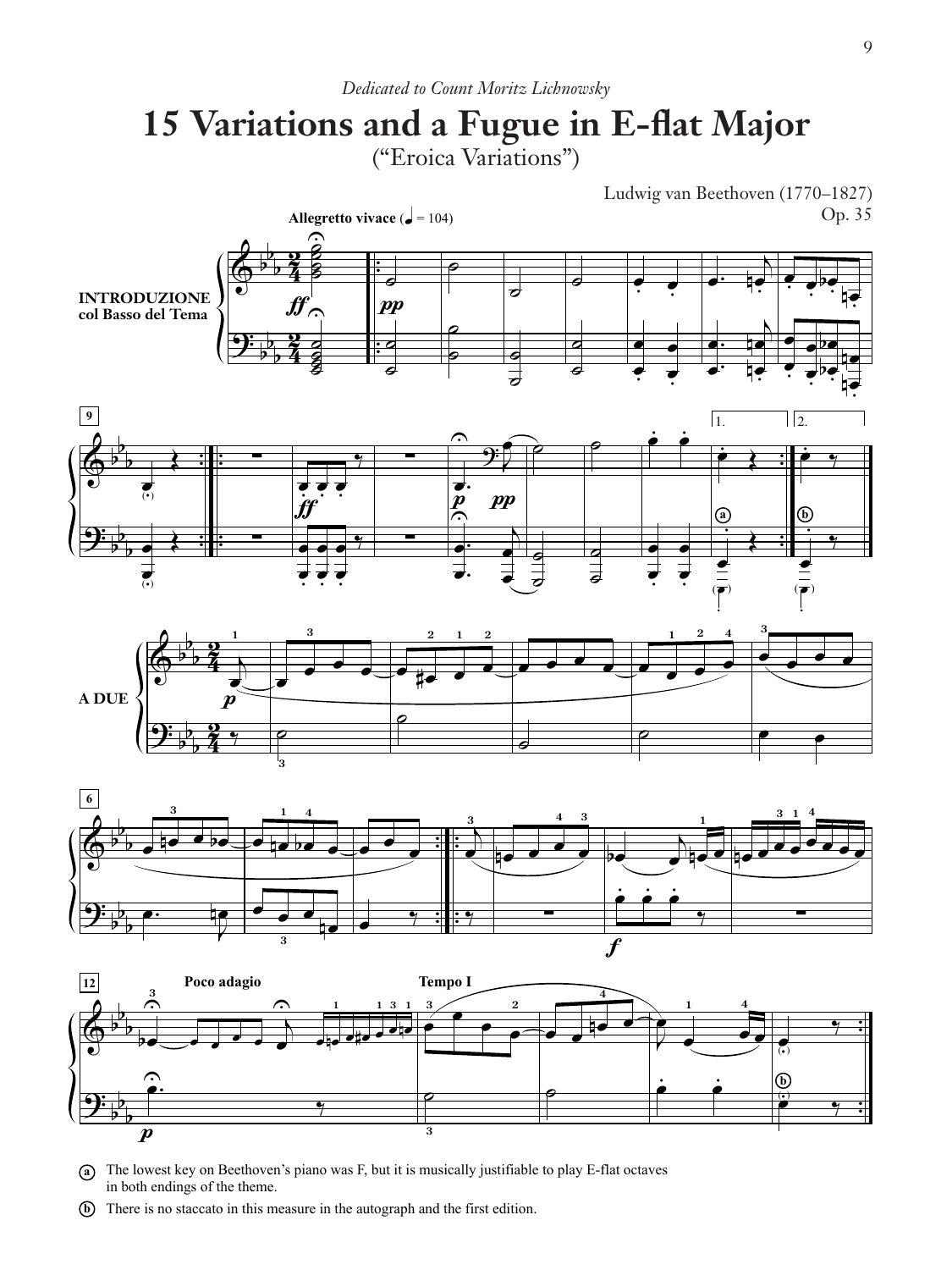









b  $\frac{1}{\frac{1}{2}}$ 

**3** *5*

<mark>⊕e</mark>œeœe

**j**  $\left(\frac{1}{k}\right)$  $\overline{a}$   $\overline{b}$   $\overline{c}$   $\overline{c}$   $\overline{d}$   $\overline{d}$   $\overline{b}$   $\overline{b}$   $\overline{c}$   $\overline{d}$   $\overline{d}$   $\overline{b}$   $\overline{b}$   $\overline{d}$   $\overline{d}$   $\overline{d}$   $\overline{d}$   $\overline{b}$   $\overline{b}$   $\overline{d}$   $\overline{d}$   $\overline{d}$   $\overline{d}$   $\overline{d}$   $\overline{$  23